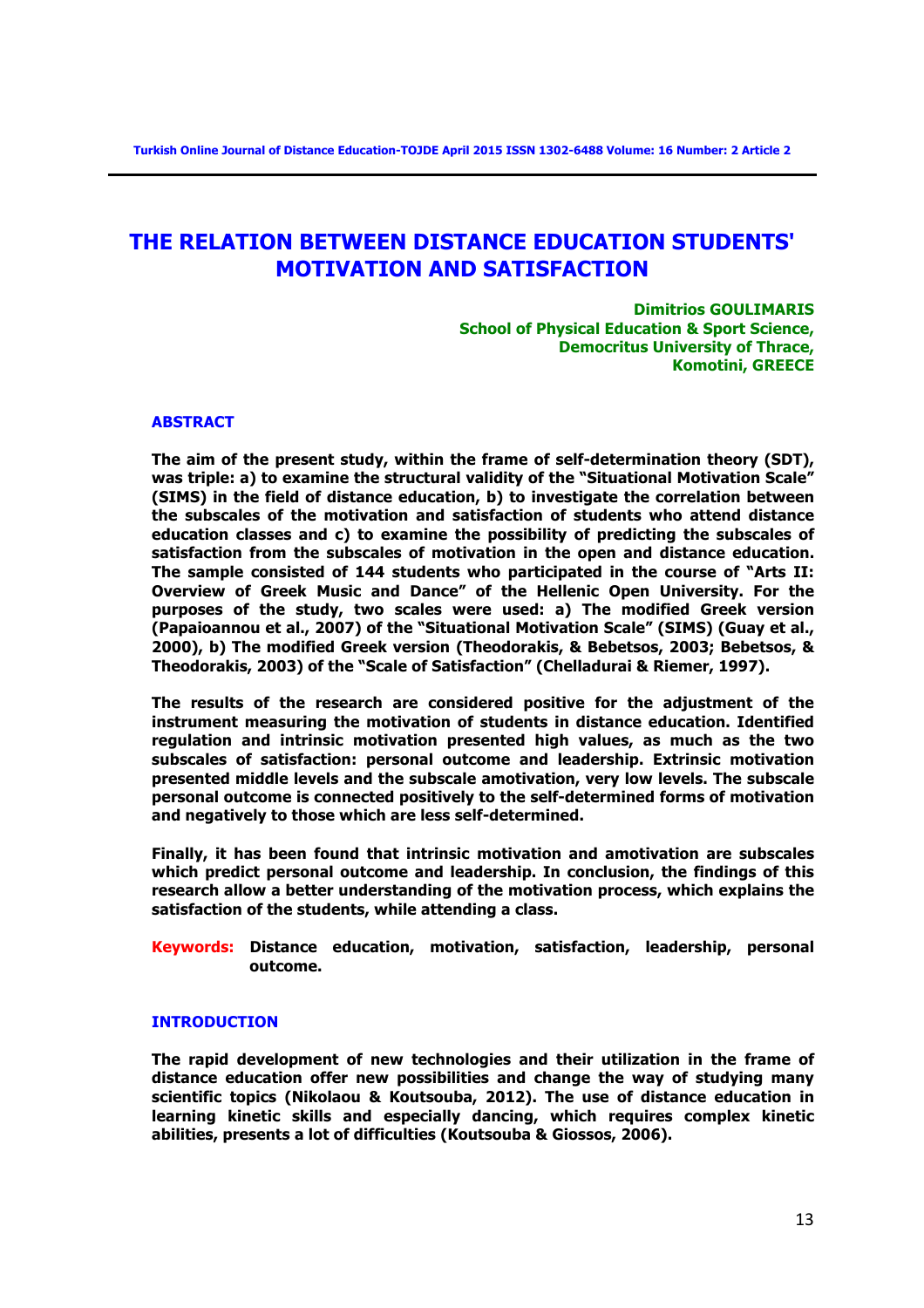**This is due to the nature of the topic and the necessary personal guidance, required by the instructor (Goulimaris, 2008; Masmanidis, Gargalianos & Kosta, 2009).** 

**In order to transmit dancing skills and their cultural context, distance methodology can apply the simultaneous utilization of various educational techniques such as notation, the use of new technologies and new educational methods (Voutsina, Goulimaris, Bonatos & Genti, 2009). In Greek tertiary education, the only lesson connected to dancing which is available through open and distance education is "Arts II: Overview of Greek Music and Dance", taught by the Hellenic Open University, which is the first tertiary institute in Greece, offering organized studies through distance education. This particular subject can be attended by fourth-year students of the undergraduate educational program "Studies in Greek Culture". The content of the subject concerns the acquisition of knowledge on dance and music, but offers no kinetic skill development. Students in the frame of their studies prepare four papers, guided by their teacher from a distance and participate to the final exam.**

**While the Hellenic Open University was still operative, many researches were carried out, investigating the various aspects of distance education procedure. Thus, the investigated subjects concerned the way students evaluated the syllabus, the auxiliary services provided, the instructors and the research material provided in various subjects of the undergraduate study program, as much as the intention of the students to participate in post graduate courses (Goulimaris, 2011; Melita, Goulimaris & Stoupakis, 2005). Furthermore, students were asked on a series of subjects such as: the role and the mission of the Hellenic Open University teachers, the importance of the relationship between students and teachers, the emotional and educational support of the students (Anastasiadis, & Karvounis, 2010), the role of the communication between students and teachers in its various dimensions (face to face, telephonic, or electronic communication, speed of communication, resolving questions, study strengthening and effective organizing of time) (Iliadou & Anastasiadis, 2010), the general support given to the students, (Vasala, & Andreou, 2010), the teachers' communicational skills, their knowledge of their teaching subject, as much as the understanding and solving of the students' problems and the feedback offered during papers (Vasiliou-Papageorgiou, & Vasala, 2005).**

# **THEORITICAL FRAMEWORK**

**The last few years, special emphasis was given by the researchers to the motivation of individuals both in the frame of educational procedure and, more generally, in the frame of recreational activities (Tsitskari, Tzetzis, & Vernadakis, 2014). According to many theories, the motivation of individuals does not differ only in relation to the percentage of motivation but also in relation to its kind. The concept of motivation was given many definitions.** 

**According to Hoy and Miskel (1982), the achievement of personal goals through a combination of needs, tendencies, forces and urges, which lead the individual to express and maintain a voluntary activity, is defined as motivation. Harrison, Blakemore, Buck and Pellet (1996) relate the concept of motivation to the desire of an individual to satisfy a need, to achieve a goal or to try and surpass him/herself or somebody else.** 

**The tendency of individuals to try and satisfy their needs and achieve their goals constitutes the idea of motivation for Robbins (1998). Similarly, Weinberg and Gould (2003) define motivation as the tension and direction of an individual's**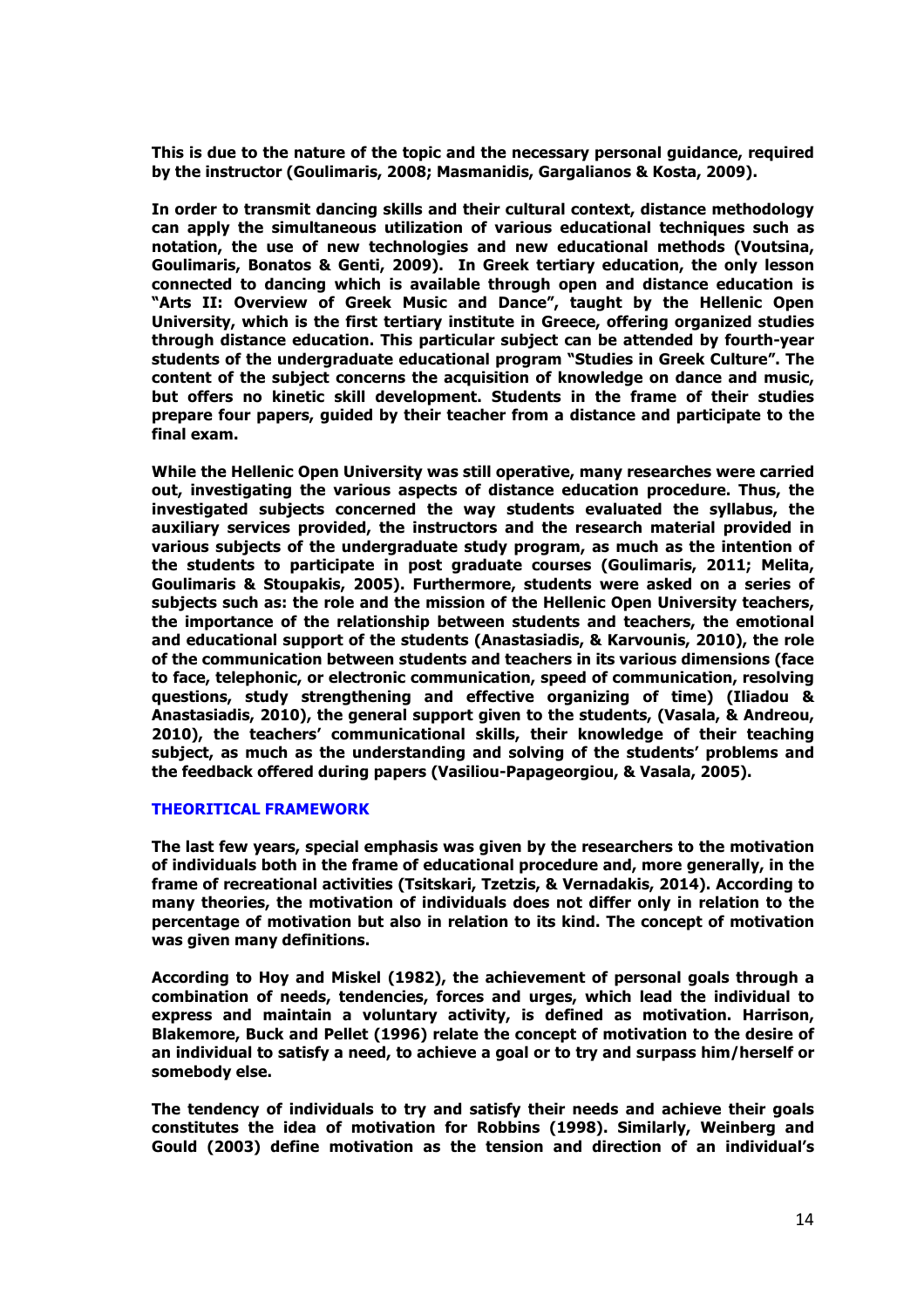**efforts. For Doganis (1990), motivation possesses powers which act either extrinsically or intrinsically and activate an individual's behavior. This behavior can be affected by motivation, but it is distinguishable from motivation. Motivation exists as long as an individual tries to satisfy his/her needs and stops as soon as the needs are satisfied. Deci (1975) separated the motivation factors into intrinsic and extrinsic.** 

**To better explain the concept of motivation Deci and Ryan (1985) developed the Self-Determination Theory (SDT) which, in fact, is the development of the Cognitive Evaluation Theory (CET). According to CET, the actions that increase an individual's perception about his/her skills increase his/her intrinsic motivation and vice versa. The lack of perception about one's skills leads to amotivation. The innate need of individuals to feel capable and autonomous in their environment instigates their behavior intrinsically.** 

**SDT offers a theoretical background for the research of motivation in people who participate in an activity, investigating the reasons for doing so. According to this specific theory, motivation can be distinguished as intrinsic, extrinsic and amotivation (Deci & Ryan, 2000; 2004). This means that those who take part in an educational process have different levels of self-determination and motivation. The study of motivation helps us understand how attractive educational process and subjects can be. The more autonomy is given to a participating individual, the more his/her motivation and willingness to participate increases (Deci & Ryan, 1985). Cases of pressure and obligation elicit the contrary results (Deci & Ryan, 2000). According to the SDT, intrinsic motivation is found on the highest levels of selfdefinition and amotivation is found on the lowest levels of self-definition (Deci & Ryan, 1985; 1991). Extrinsic motivation is found on the middle levels of the scale.** 

**Intrinsic motivation concerns behaviors which express the pleasure and satisfaction deriving from their own execution and not from any rewards (Deci & Ryan, 1985). The sense of pleasure and satisfaction experienced by an individual who participates in an activity is a defining factor for the concept of intrinsic motivation (Ryan, 1982). Extrinsic motivation concerns behaviors which are carried out in order for an individual to achieve a result or a certain reward, such as a prize, a high score, a certain fee or the occupation of an executive post. A type of extrinsic motivation which is found on relatively high levels of self-determination is the identified regulation in which, individuals are motivated because they believe that their participating in an activity is important and brings out merits and values without, nevertheless, enjoying this participation adequately (Deci & Ryan, 1985). This would be the case of somebody participating in dance activities, just to improve his/her physical condition.** 

**Amotivation, which is found on the lowest levels of the self-determination scale, refers to behaviors which are not motivated by neither intrinsic nor extrinsic factors and there is a lack of willingness due to a sense of incapability (Deci & Ryan, 1985). Thus, an individual is considered to be intrinsically motivated when dealing with an activity because of pleasure and extrinsically motivated when dealing with an activity for reward or praise. Amotivated individuals are neither intrinsically nor extrinsically motivated because they feel that they are incapable of controlling a situation. According to the SDT, motivation derives from an intrinsic motivation due to a high self-determining environment, in opposition to amotivation, which derives from a constantly decreasing self-determining environment. Motivating factors that lead to increased levels of efficacy are the concepts of intrinsic motivation and**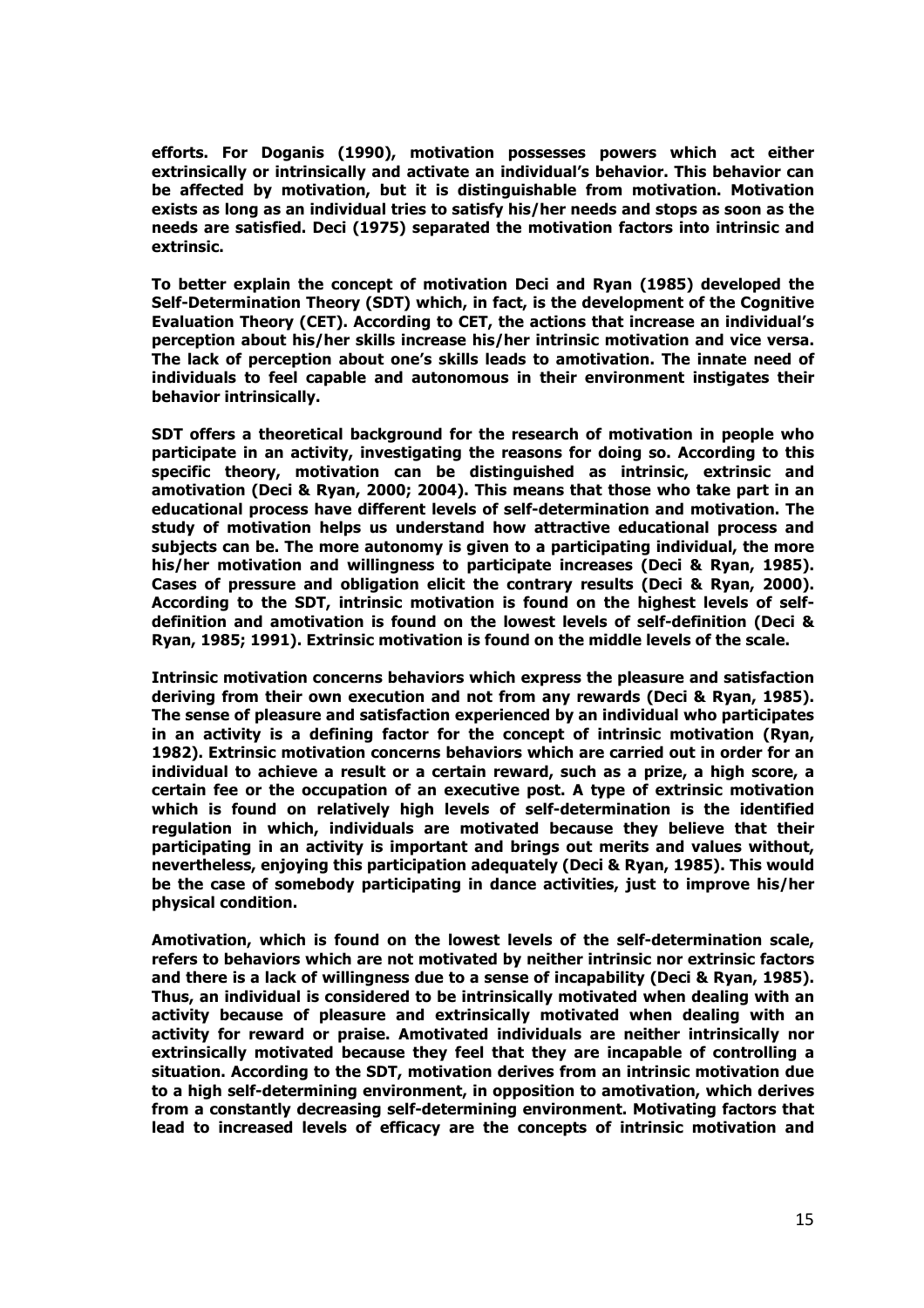**identified regulation, which must be kept on high levels (Papaioannou, Theodorakis, & Goudas, 2003).** 

**Research findings connect intrinsic motivation and identified regulation to the pleasure felt during the lesson and the increased desire for participation, which leads to positive learning results while extrinsic motivation and amotivation to the lack of motives, which leads to negative learning results (Hagger, Chatzisarantis, Culverhouse, & Biddle, 2003; Kolovelonis, & Dimitriou, 2007; Laios, Theodorakis, & Gargalianos, 2003a; Ntoumanis, 2001, 2002; 2005; Standage, Duda, & Ntoumanis, 2005).** 

**Many researchers from different scientific fields have study the concept of satisfaction. Satisfaction is a multidimensional term, which is defined as a psychological concept that includes the pleasure deriving from the acquisition of what somebody hopes to get from a product or a service (Pizan, & Ellis, 1999) and as the reaction of a consumer to the conceived difference between expectations and final result, after the consumption (Millan, & Esteban, 2004).** 

**The satisfaction of the customers and the satisfaction of the personnel were the two different directions that the researchers and executives, concerning the employment field, focused the interest of their studies. Most important was considered the satisfaction of the customers since it was found to positively influence the buying attitude of the customers (Granny, Smith, & Stone, 1992). According Kotler (1991) customer satisfaction is the most important indication for the profitability of an organization. The model "expectation-no confirmation" (Oliver, 1980) reinforced the studies on the consumers' satisfaction. According to this model, a customer is satisfied when he/she feels that the efficacy of the product or service is what was expected. If the efficacy of the product is beyond expectations, then the customer is positively disconfirming, while if it is of lower efficacy than expected, the customer is negatively disconfirming.** 

**Highly satisfied customers are unlikely to abandon an organization, since they develop emotional bonds (Kotler, 2004) and a psychological commitment (Tsitskari, & Tsakikari, 2013). Realization of the expectations or needs of an individual after the end of a provided service is connected to the positive feeling of satisfaction, since a product or service is evaluated according to such factors (Alexandris, & Palialia, 1999).** 

**The concept of satisfaction especially in the field of management has been very popular including the dimensions of personal outcome and leadership (Theodorakis & Bebetsos, 2003). The above conceptual definition is based on need satisfaction (Chelladurai & Riemer, 1997). The term "need satisfaction" has been widely used in theoretical models of satisfaction, it is related to motivation and it is produced when an individual has satisfied specific needs and/or motives (personal outcome & leadership), through his/her participation in various activities (Mannell, 1999). Many studies accept as precondition that the students are the basic customers for the educational institute (Hill, 1995; IWA, 2007; Sakthivel et al., 2005; Zairi, 1995). Institutional commissions must always take into consideration the students' satisfaction due to the intense competition among institutional bodies (universities, colleges etc), as well as the globalization, the increasing confidence of the "customers" in higher educational institutes, the raise of the tuition and the classification of education as a marketable service (Kwek et al., 2010).**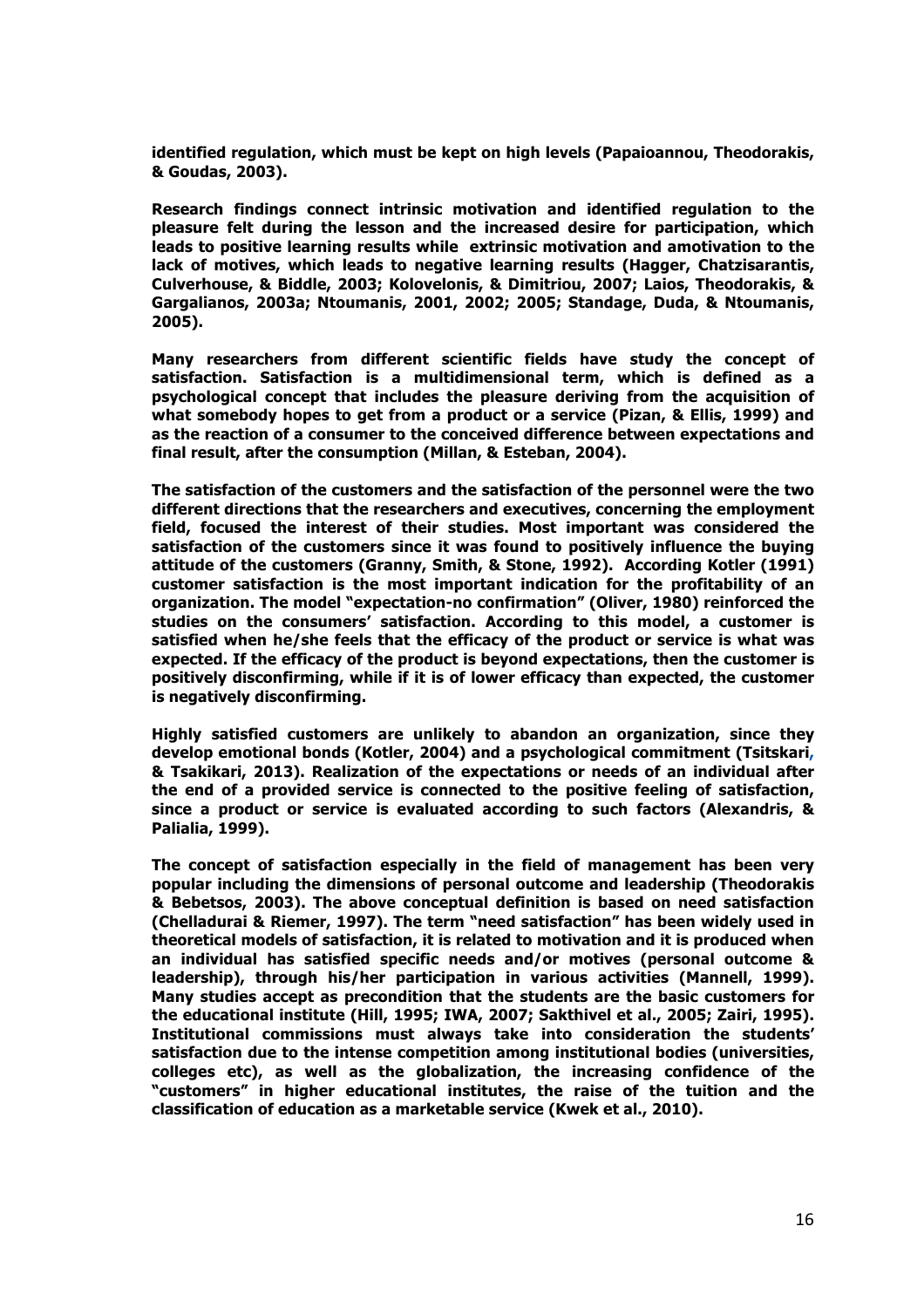**Students' satisfaction helps them to build up confidence, which contributes to the acquisition of knowledge and the development of useful dexterities (Letcher & Neves 2010). A series of researches examined the relation of satisfaction to the various aspects of educational process and motivation of students (Hassan, Malik, & Khan, 2013; Karadag, et al., 2012; Myers; & Goodboy, 2014; Pan, 2013), which states the importance of the above concepts and their interaction.** 

**SDT has been the theoretical frame, for the realization of the relative researches. The principles of SDT have been confirmed throughout the investigation of the relations among perceived need support from physical education teachers, need satisfaction, intrinsic motivation and physical activity (Zhang, et al., 2011). In addition, according to Filak and Sheldon (2008), teacher autonomy can better predict both self-determined student motivation and their psychological need satisfaction, a fact that finally led students to higher grades.** 

**The aim of the present study was triple: a) to examine the SDT and more specifically the structural validity of the "Situational Motivation Scale" (SIMS) in the field of distance education, b) to investigate the correlation of the subscales of motivation and satisfaction of students who attend distance education classes, and c) to examine the possibility of predicting the subscales of satisfaction from the subscales of motivation in the open and distance education.** 

## **METHOD**

# **Participants**

**The sample consisted of 144 students (55 males and 89 females) who participated in the course of "Arts II: Overview of Greek Music and Dance" of the Hellenic Open University, aged between 25 and 67 (Μage=42, SD=7.62). The sample was divided into groups according to the age (table 1).**

| <b>Sex</b> |       |           | Age group |       |  |
|------------|-------|-----------|-----------|-------|--|
| Men        | 38,2% | $25 - 37$ | 46        | 31,9% |  |
| Women      | 61,8% | $38 - 45$ | 52        | 36,9% |  |
|            |       | $46 - >$  | 46        | 31,9% |  |

**Table: 1 Demographic characteristics of the sample**

#### **Measures**

**For the purposes of the study, two scales were used:**

Ø **The modified Greek version (Papaioannou et al., 2007) of the "Situational Motivation Scale" (SIMS) (Guay et al., 2000). It included 16 items, starting with the basic statement "Why were you engaged in the projects of the lesson?" and contained four subscales: a) "intrinsic motivation" 4 items (e.g., "because I believe that they were interesting"), b) "identified regulation" 4 items (e.g., "I do it for my own good"), c) "extrinsic motivation" 4 items (e.g., "because I feel that I have to do them), and d) "amotivation" 4 items (e.g., I didn't know; I didn't see what they bring to me). Answers were given on a 5-point Likert type scale, ranging from 1=I totally disagree, up to 5=I totally agree.**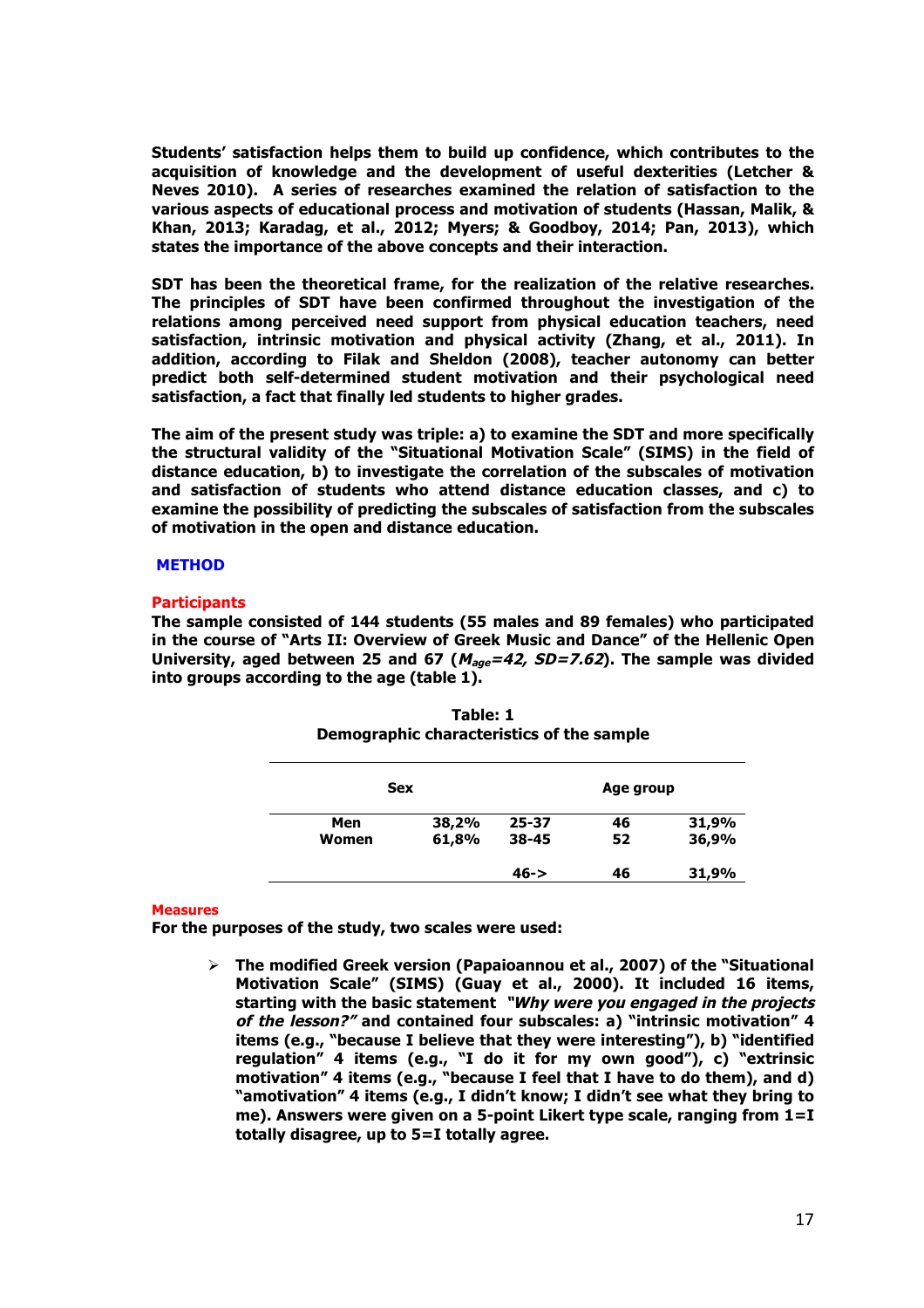- Ø **The modified Greek version (Bebetsos & Goulimaris, 2014) of the "Scale of Satisfaction" Inventory (Chelladurai et al, 1988; Bebetsos, & Theodorakis, 2003). It included 10 items, starting with the basic statement: "How satisfied/dissatisfied are you from…….." and contained two subscales:** 
	- § **leadership, which dealt with the way students perceive the leading profile of the teacher during the lesson. This subscale consisted of seven items (e.g., "the way my teacher treats me") and**
	- § **personal outcome, which included three items related to the personal outcome of the student in the lesson (e.g., "my personal development and growth"). The students could answer each items through a 7-point Likert type scale, from absolutely dissatisfied (1) to absolutely satisfied (7).**

# **Data analysis**

**In the beginning, descriptive statistics were carried out. Then, exploratory factor analysis was used, to examine the structural validity of the Situational Motivation Scale (SIMS).** 

**Pearson correlation analysis and hierarchical regression analyses were conducted to examine the relationship between motivation and satisfaction.** 

# **RESULTS**

#### **Descriptive Statistics**

**Descriptive statistics, as means and standard deviations are presented in table 2. The results show a high level of identified regulation (M=4.28, SD=.61) and intrinsic motivation (M=3.85, SD=.76).** 

**Amotivation was found to be low (M=1.93, SD=.82). The scores for extrinsic motivation (M=3.07, SD=1.30) levels were moderate.**

| <b>Subscale</b>              | м    | <b>SD</b> | Cronbach's g |
|------------------------------|------|-----------|--------------|
| <b>Intrinsic motivation</b>  | 3.95 | .76       | .80          |
| <b>Identified regulation</b> | 4.28 | .61       | .80          |
| <b>Extrinsic motivation</b>  | 3.07 | 1.30      | .81          |
| Amotivation                  | 1.93 | .82       | .86          |
| <b>Personal outcome</b>      | 6.04 | .77       | .78          |
| Leadership                   | 6.65 | .43       | .92          |

# **Table: 2 Descriptive statistics & internal reliability of all subscales**

#### **Factor Analysis**

**For the preliminary examination of the structural validity of the "Situational Motivation Scale" (SIMS) in the field of distance education, exploratory factor analysis was used.**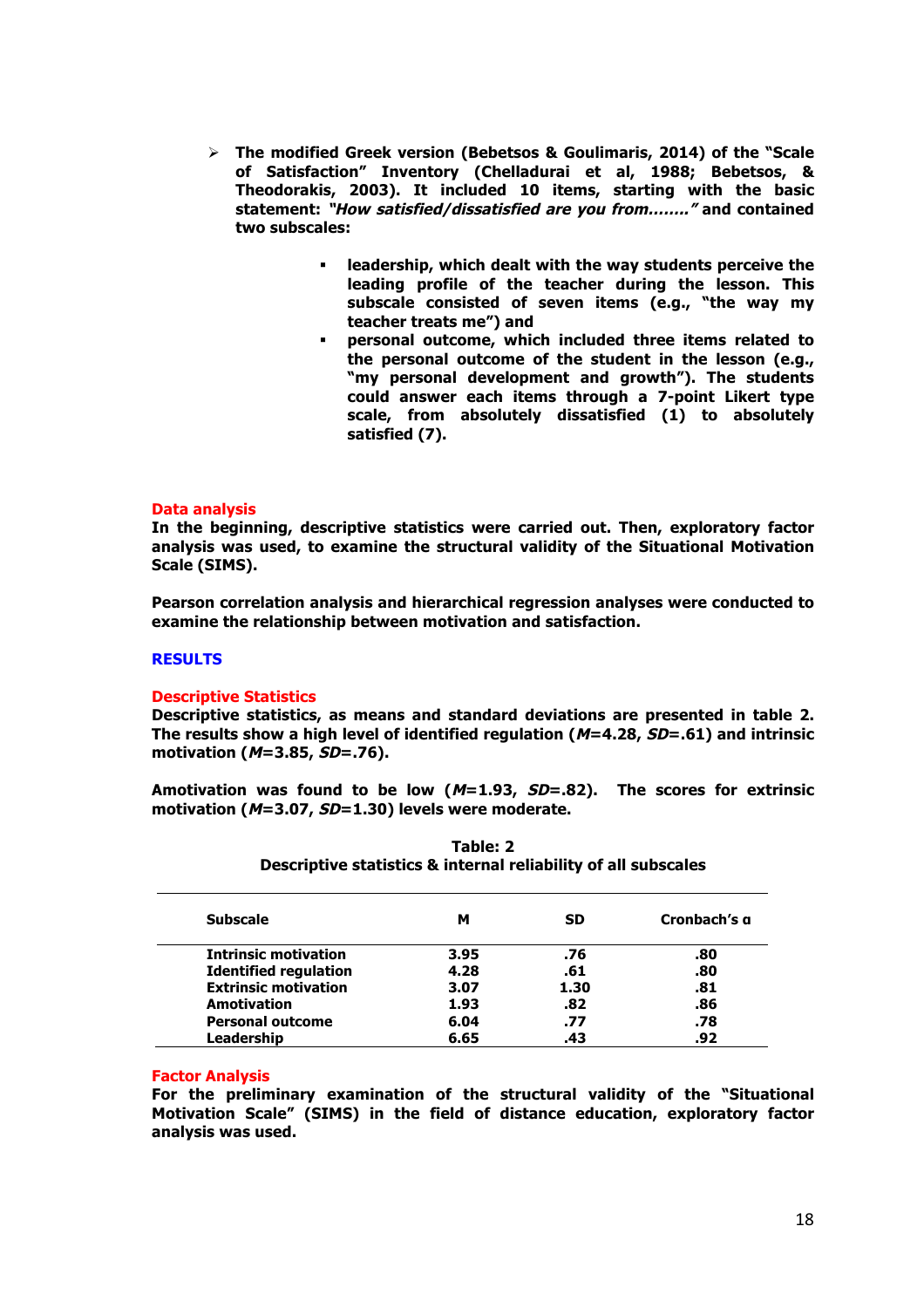**The analysis of the responses of the sample on the 16 items of SIMS resulted in 4 subscales with eigenvalues greater than 1 and accounting for 72.81% of the variance.** 

**The results suggest the 4 subscales: intrinsic motivation (.69 - .83), identified regulation (.70 - .90), extrinsic motivation (.79 -.87) and amotivation (.71 -.91). The structural validity of the "Satisfaction Scale" has already been validated in the field of distance learning in Greece (Bebetsos, & Goulimaris, 2014). The internal consistency of the two scales measured with Cronbach's alpha. Results showed that all subscales showed acceptable internal consistency since Cronbach's α was higher than .77 (table 2).**

## **Correlation Analyses**

**Table 3 shows the Pearson correlations between the subscales of satisfaction and motivation. Personal outcome was significantly related to extrinsic motivation (r=- .24\*\*; p<.05), intrinsic motivation (r=.41\*\*; p<.01), amotivation (r=-.37\*\*; p<.01) and identified regulation (r=.33\*\*; p<.01). Leadership was significantly related to intrinsic motivation (r=.33\*\*; p<.01), amotivation (r=-.32\*\*; p<.01) and identified regulation (r=.31\*\*; p<.01). Finally leadership was not significantly related to extrinsic motivation (r=-.18; p > .05).** 

**Table: 3 Pearson correlation matrix among subscales of satisfaction & motivation**

| <b>Subscales</b>         | <b>Personal outcome</b> | Leadership |
|--------------------------|-------------------------|------------|
| 1. Extrinsic motivation  | $-.24$ <sup>*</sup>     | n.s.       |
| 2. Intrinsic motivation  | $\mathbf{.41}^{**}$     | $.33***$   |
| 3. Amotivation           | $-.37***$               | $-0.32***$ |
| 4. Identified regulation | $33**$                  | $31**$     |

 **\*\* p<.01, \* p<.05.**

## **Hierarchical Regression Analyses**

**Results from hierarchical regression analysis that concern personal outcome are presented in Table: 4.** 

**In the analysis, intrinsic motivation was entered at Step 1; amotivation was entered at Step 2; identified regulation was entered at step 3; and Extrinsic Motivation was entered at Step 4.** 

**The subscales of intrinsic motivation in Step 1, significantly accounted for the 13%**  of the total variance of personal outcome,  $R^2$  Change=.13,  $F(1,80)$ =11.50,  $p$ <.001 **and amotivation in Step 2, significantly accounted for the 7% of the total variance of personal outcome, R2 Change=.07, F(2,80)=7.06, p<.05.** 

**Overall, the subscales accounted for the 21% of the total variance of personal outcome.**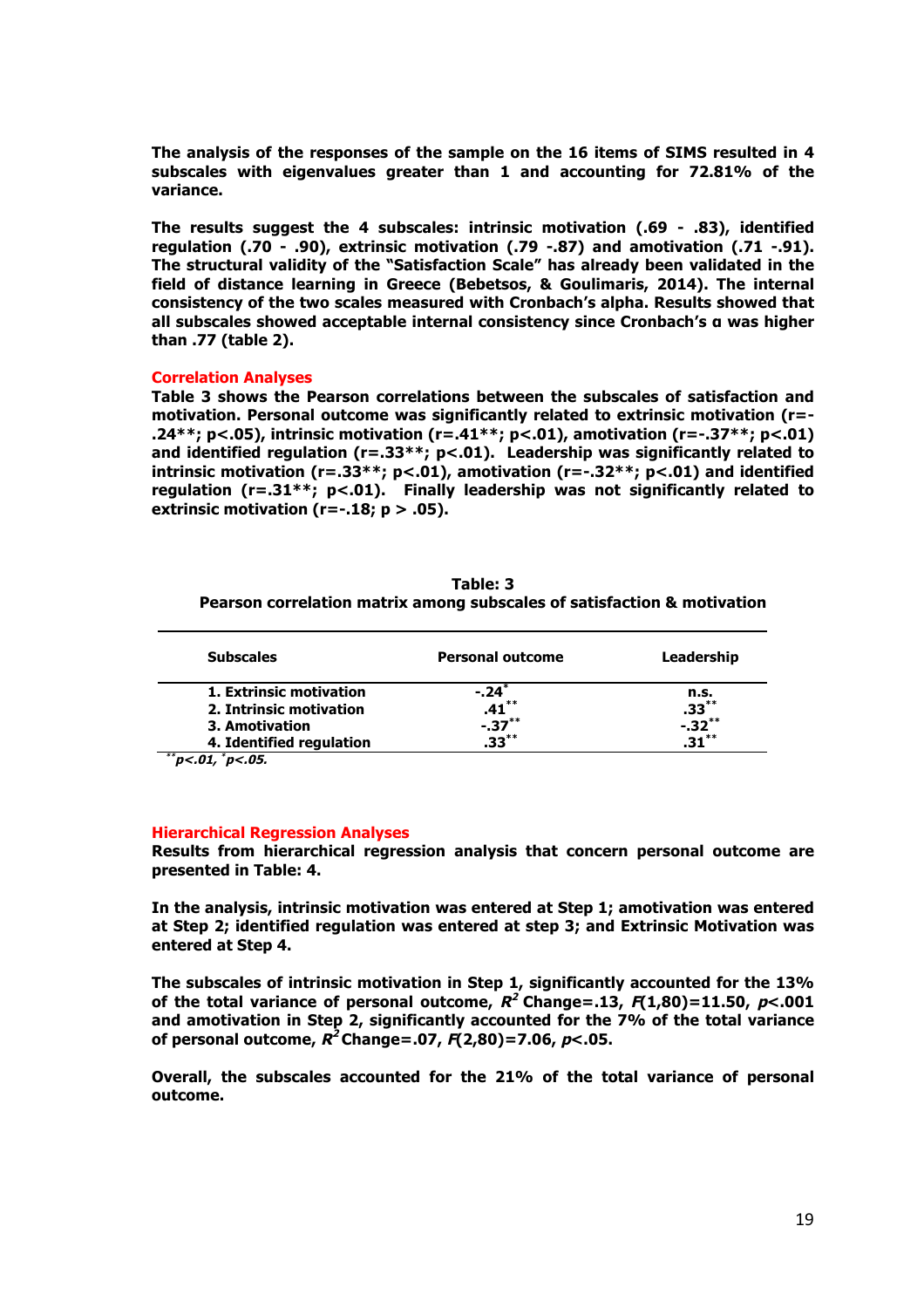| Table: 4                                              |
|-------------------------------------------------------|
| Hierarchical regression analysis for personal outcome |

|                | <b>Variables entered</b>              | в       | β        | $R^2$ Change | <b>SEB</b> |
|----------------|---------------------------------------|---------|----------|--------------|------------|
| <b>Step</b>    | <b>Prediction of personal outcome</b> |         |          |              |            |
|                | <b>Intrinsic motivation</b>           | 0.40    | $.36***$ | .13          | .12        |
| $\overline{2}$ | <b>Intrinsic motivation</b>           | 0.25    | .22      |              | .13        |
|                | Amotivation                           | $-0.32$ | $-.30*$  | .07          | .12        |
| 3              | <b>Intrinsic motivation</b>           | 0.15    | .34      |              | .16        |
|                | Amotivation                           | $-0.30$ | .29      |              | .12        |
|                | <b>Identified regulation</b>          | 0.18    | .13      | n.s.         | .19        |
| 4              | <b>Intrinsic motivation</b>           | 0.16    | .14      |              | .16        |
|                | <b>Amotivation</b>                    | $-0.34$ | .33      |              | .14        |
|                | <b>Identified regulation</b>          | 0.22    | .16      |              | .20        |
|                | <b>Extrinsic motivation</b>           | 0.06    | .10      | n.s.         | .09        |

**\*\* p<.001, \* p<.05.**

**Results from hierarchical regression analysis that concern leadership are presented in table 5. In the analysis, intrinsic motivation was entered at Step 1; amotivation was entered at Step 2; identified regulation was entered at step 3; and extrinsic motivation was entered at Step 4. The subscales of intrinsic motivation in Step 1, significantly accounted for the 11% of the total variance of leadership, R2 Change=.11, F(1,79)=9.23, p<.05 and amotivation in Step 2, significantly accounted**  for the 5% of the total variance of leadership,  $R^2$  Change=.05,  $\vec{F}(2,79)$ =4.44,  $p$ <.05. **Overall, the subscales accounted for the 18% of the total variance of leadership.**

| <b>Variables entered</b> |                                 | в       | β      | $R^2$         | <b>SEB</b> |
|--------------------------|---------------------------------|---------|--------|---------------|------------|
|                          |                                 |         |        | <b>Change</b> |            |
| <b>Step</b>              | <b>Prediction of leadership</b> |         |        |               |            |
|                          | <b>Intrinsic motivation</b>     | 0.20    | $.33*$ | .11           | .07        |
| $\overline{2}$           | <b>Intrinsic motivation</b>     | 0.13    | .21    |               | .07        |
|                          | <b>Amotivation</b>              | $-0.14$ | .25    | .05           | .07        |
| 3                        | <b>Intrinsic motivation</b>     | 0.04    | .06    |               | .09        |
|                          | <b>Amotivation</b>              | 0.12    | .22    |               | $-.22$     |
|                          | <b>Identified regulation</b>    | 0.17    | .23    | n.s.          | .24        |
| 4                        | <b>Intrinsic motivation</b>     | 0.04    | .07    |               | .09        |
|                          | <b>Amotivation</b>              | $-0.13$ | $-.24$ |               | .08        |
|                          | <b>Identified regulation</b>    | 0.18    | .25    |               | .12        |
|                          | <b>Extrinsic motivation</b>     | 0.02    | .05    | n.s.          | .05        |

**Table: 5 Hierarchical regression analysis for leadership**

**\* p<.05.**

# **DISCUSSION**

**One of the aims of this study was the structural validity of the "Situational Motivation Scale" (SIMS) in the field of distance education. The results of the factor analysis confirmed the existence of four subscales. Similar results were presented in past researches. The same four factors were used in other researches, as well (Digelidis, Kotsaki & Papaioannou, 2005; Mizios, Diggelidis, Goudas &**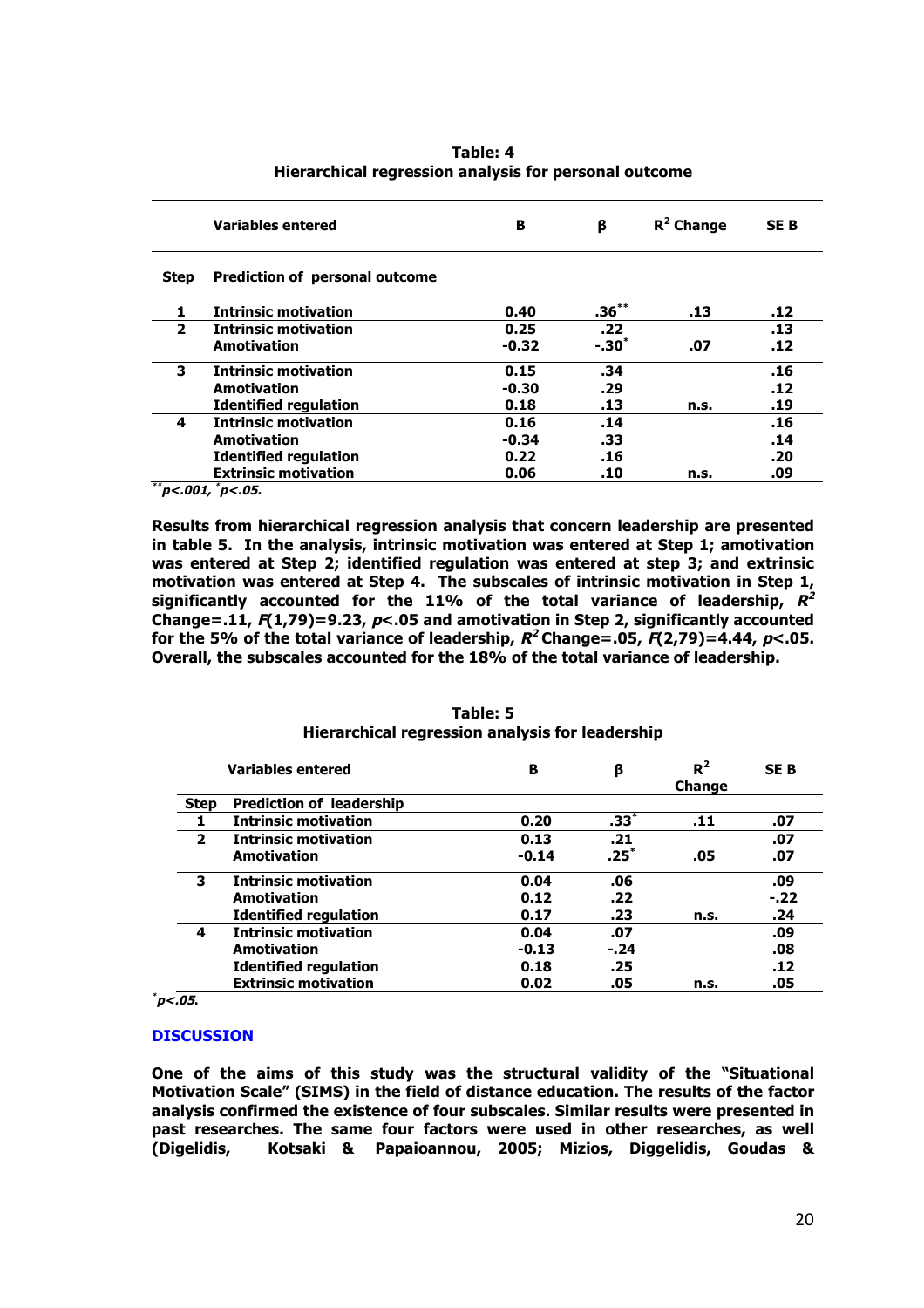**Papaioannou, 2009; Papaioannou, Milosis, Kosmidou & Tsigilis, 2007). Furthermore, the high internal cohesion of the four factors certifies the credibility of the scale. This means that more researchers, teachers or administrative executives of academic institutes, could use the specific instrument in order to measure the level of motivation of their students. Additionally, analysis supported past research results of the validity of the "Satisfaction Scale" Inventory for distance education (Bebetsos, & Goulimaris, 2014).** 

**In the present study, the factors which are considered as most motivating, that are identified regulation and intrinsic motivation, present high mean terms. The factor amotivation presents very low values and the factor extrinsic motivation presents middle values. Personal outcome and leadership also present high values. This result is indicative of the fact that students have found the lesson pleasant, interesting, amusing and important for them and that they participated because of a personal decision. It seems that identified regulation, intrinsic motivation, personal outcome and leadership are the four basic factors which contribute to student development, during classes. Similar finding are presented in the studies of Ntoumanis, (2001; 2002; 2005), Hagger, Chatzisarantis, Culverhouse and Biddle, (2003), Standage, Duda and Ntoumanis, (2005), were intrinsic motivation and identified regulation are connected to results such as pleasure in class and intention for future participation, while extrinsic motivation and amotivation are connected to results such as lack of pleasure and a sense of pressure.** 

**The present findings show that the correlation of personal outcome, intrinsic motivation and identified regulation are statistically important in a positive way, while extrinsic motivation and amotivation are statistically important in a negative way. This shows that students' personal performance is influenced positively by selfdetermining forms of motivation and negatively by forms which are less selfdetermining. The positive relation between intrinsic motivation and identified regulation has also been confirmed in a research by Papaioannou, Theodorakis and Goudas (2003).** 

**Also, the factor leadership is statistically important and positive, in relation to intrinsic motivation and identified regulation, and is statistically important and negative, in relation to amotivation. As for extrinsic motivation, it is of no statistical importance for leadership. This demonstrates the perception of the students about the leader profile of the teacher during the lesson influences positively the selfdetermining forms of motivation and decreases accordingly their amotivation. There is enough bibliography concerning studies on the type of leadership and the student satisfaction (Laios, Theodorakis & Gargalianos, 2003b; Nazarudin, Fauzee, Jamalis, Geok & Anuar, 2009; Pilus & Saadan, 2009; Riemer & Toon, 2001).** 

**The percentages of the overall prediction of the subscales personal outcome and leadership from the subscales of motivation maintain low levels (21% and 18% accordingly). It seems that students' personal outcome can be predicted by their intrinsic motivation, as far as pleasure and personal satisfaction is concerned, but it can also be predicted by other factors which are not connected directly to motivation subscales, such as the way a lesson is conducted. This is in line with findings in other study about the significant roles that intrinsic motivation play in increasing students' satisfaction (Ferriz, Sicilia, & Sáenz-Álvarez, 2013).**

**Finally, very interesting results were presented by regression analysis on the part of leadership. More specifically, intrinsic motivation was one of the two subscales that predicted leadership. Past research indicated that good and effective leadership is**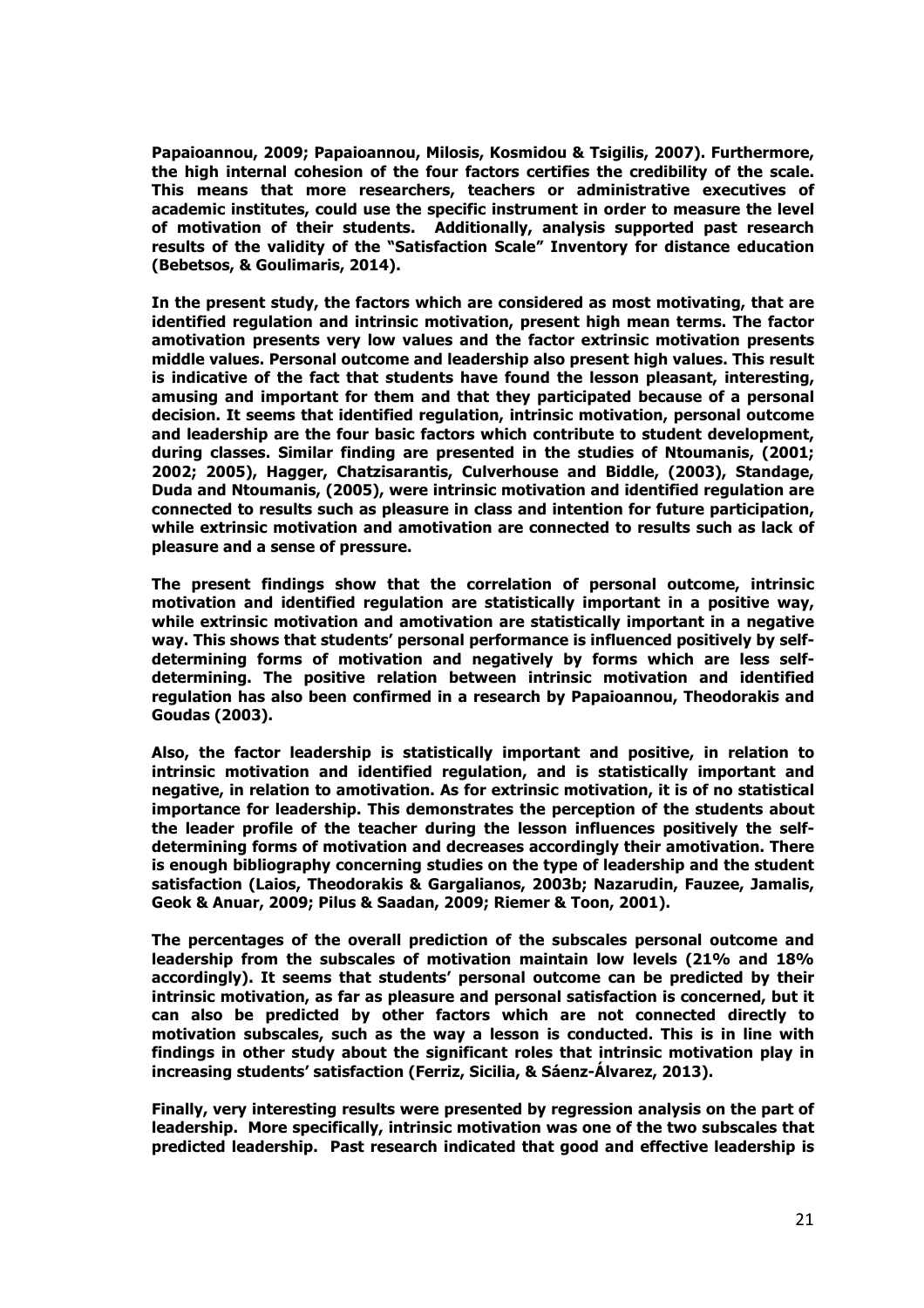**associated with task oriented individuals in physical education classes (Papaioannou, Milosis, Kosmidou, & Tsigilis, 2002; Soini, Liukkonen, Watt, Yli-Piipari, & Jaakola, 2014). The students of the present research recognized that their teacher/leader profile is mainly intrinsic motivated.** 

**In addition, very interesting were the following results were the second subscale that predicted leadership, was amotivation. Even though students were amotivated on participating in the specific course, they recognized their instructor's leadership profile within the course. Past research results also agree (Vlachopoulos, Letsiou, Palaiologou, Leptokaridou, & Gigouli, 2010).**

**In conclusion, the findings of the study are considered positive for the adjustment of the instrument measuring the motivation of students in the open and distance education. They also allow a better understanding of the motivational process, which explains the satisfaction of the students while participating in a class. A further examination of other factors such as the quality of the studies and the quality of the institute, which can influence satisfaction, are considered necessary.** 

# **BIODATA and CONTACT ADDRESS OF THE AUTHOR**



**Dimitrios GOULIMARIS, Ph.D. is an Associate Professor at the Shcool of Physical Education and Sport Science of Democritus University of Thrace. He is coordinator and tutor at the Hellenic Open University. He graduated from the PE Department of Democritus University of Thrace. He completed his MA in adult education and his postgraduate diploma in distance learning education in Hellenic Open University. He also completed his M.A.** 

**in sciences of management of free time and cultural activities in the Vrije Universiteit of Brussel. He awarded a doctorate in cultural management from Democritus University of Thrace. He has studied the Labanotation system in the Labanotation Institute of University of Surrey. He is member of several scientific and cultural clubs. His researching job includes more than 130 scientific presentations in congresses and publications.**

**Associate Professor Dimitrios GOULIMARIS School of Physical Education & Sport Science, Democritus University of Thrace, University Campus, 69100 Komotini, GREECE Tel.: +306937080878 Fax: +30 25310 39623 Email: dgoulima@phyed.duth.gr**

# **REFERENCE**

**Alexandris, K. & Palialia, E. (1999). Measuring customer satisfaction in fitness centres in Greece: Αn exploratory study. Managing Leisure, 4, 218-228.**

**Anastasiadis, P., & Karvounis, L. (2010). Students' opinions in the postgraduate module EKP 65 "Open and Distance Education" for the role and the mission of the Tutor Counsellor in Hellenic Open University.(in Greek). The Journal for Open and Distance Education and Educational Technology, 6 (1 & 2), 79-91.**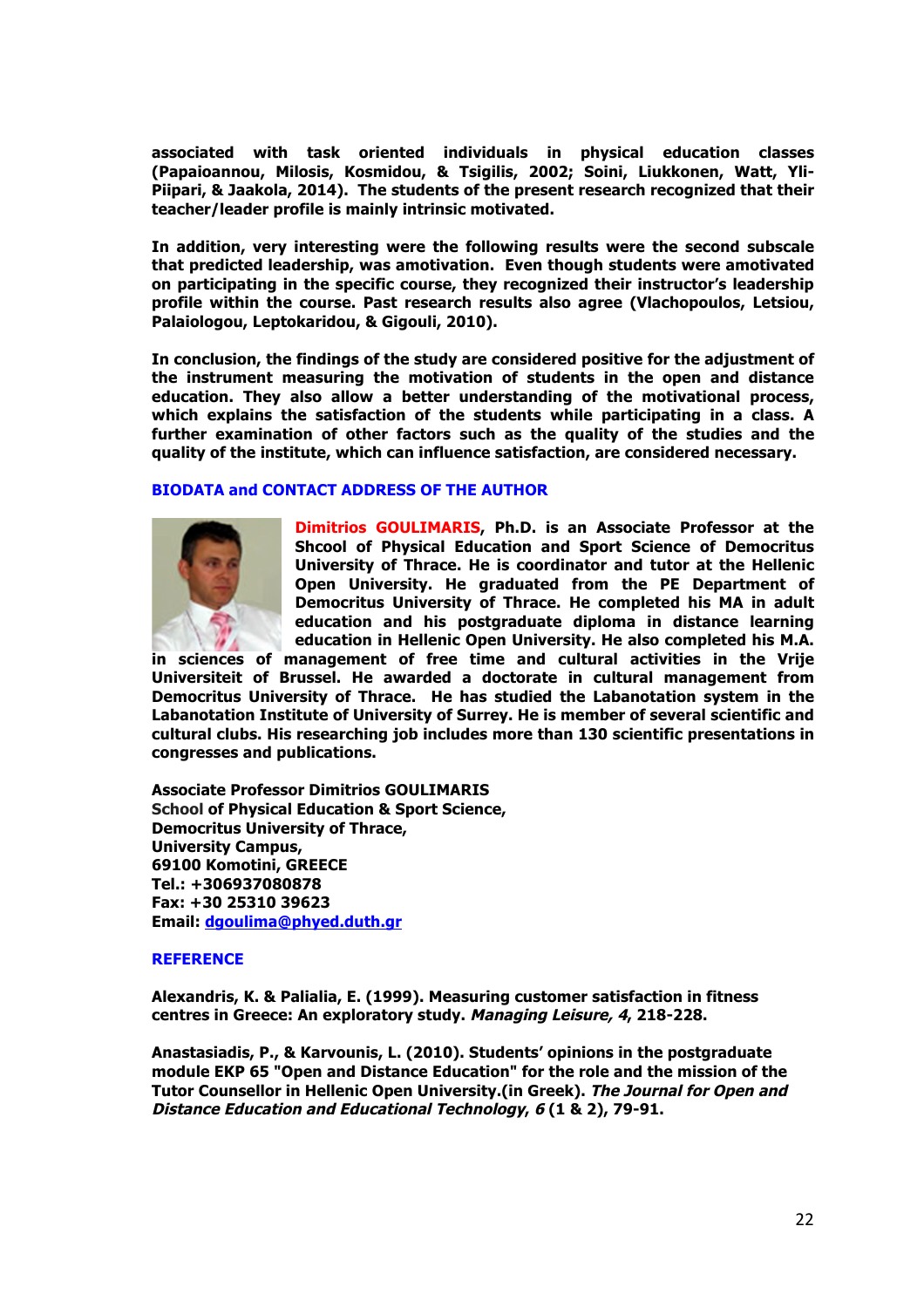**Bebetsos, E. & Goulimaris, D. (2014). Personal outcome and leadership as defining factors of satisfaction in the context of the course "Arts II: Overview of Greek music and dance" of the Hellenic Open University. Turkish Online Journal of Distance Education, 15(2), 12-23.**

**Bebetsos, E., & Theodorakis, N. (2003). Athletes' satisfaction among team handball players in Greece. Perceptual and Motor Skills, 97, 1203-1208.**

**Chelladurai, P., Inamura, H., Yamaguchi, Y., Oinuma, Y., & Miyauchi, T. (1988) Sport leadership in a cross-national setting: the case of Japanese and Canadian university athletes. Journal of Sport & Exercise Psychology, 10, 374-389.**

**Deci, Ε. (1975). Intrinsic motivation. New York: Plenum.**

**Deci, E., & Ryan, R. (2004). Overview of self-determination theory: An organismic dialectical perspective. In E. Deci, & R. Ryan (Eds), Handbook of self-determination research (pp. 3-33). Rochester N.Y.: The University of Rochester Press.**

**Deci, E. L., & Ryan, R. M. (2000). The what and the why of goal pursuits: Human needs and the self-determination of behaviour. Psychological Inquiry, 11, 227-268.**

**Deci, E. L.,& Ryan, R. (1991). A motivational approach to self integration in personality. In R.A. Dienstbier (Ed), Nebraska Symposium on Motivation: Perspectives on motivation, (pp.237-288). Lincoln: University of Nebraska.**

**Deci, E. L.,& Ryan, R. (1985). Intrinsic motivation and self determination in human behavior. New York: Plenum.**

**Digelidis, N., Kotsaki, Z. & Papaioannou, A. (2005). Differences between junior and senior high school students concerning instrisic – extrinsic motivation in the contextual level, goal orientations, motivational climate and perceived athletic ability in Greek athletic classes. (in Greek). Inquiries in Sport & Physical Education, 3(1), 77-89.**

**Doganis, G. (1990). Psychology in physical education and sport. Scientific opinions, research data, practical advice. (in Greek). Thessaloniki: Salto.**

**Ferriz, R., Sicilia, A. & Sáenz-Álvarez, P. (2013). Predicting Satisfaction in Physical Education Classes: A Study Based on Self-Determination Theory. The Open Education Journal, 6, 1-7.**

**Filak, V. F. & Sheldon, K. M. (2008). Teacher support, student motivation, student need satisfaction, and college teacher course evaluations: Testing a sequential path model. Educational Psychology, 28(6), 711-724.**

**Goulimaris, D. (2011). Evolution Prospects and Postgraduate Studies in Greek Music and Dance. (in Greek). Proceedings of 6th International Conference in Open & Distance Learning, Loutraki, Greece.**

**Goulimaris, D. (2008). The factors that influence the "behavior" of students physical education specialty "dance" in connection with their participation in a postgraduate program concerning "dance" with the method of distance learning. (in Greek). Unpublished MA Thesis, Hellenic Open University, Greece.**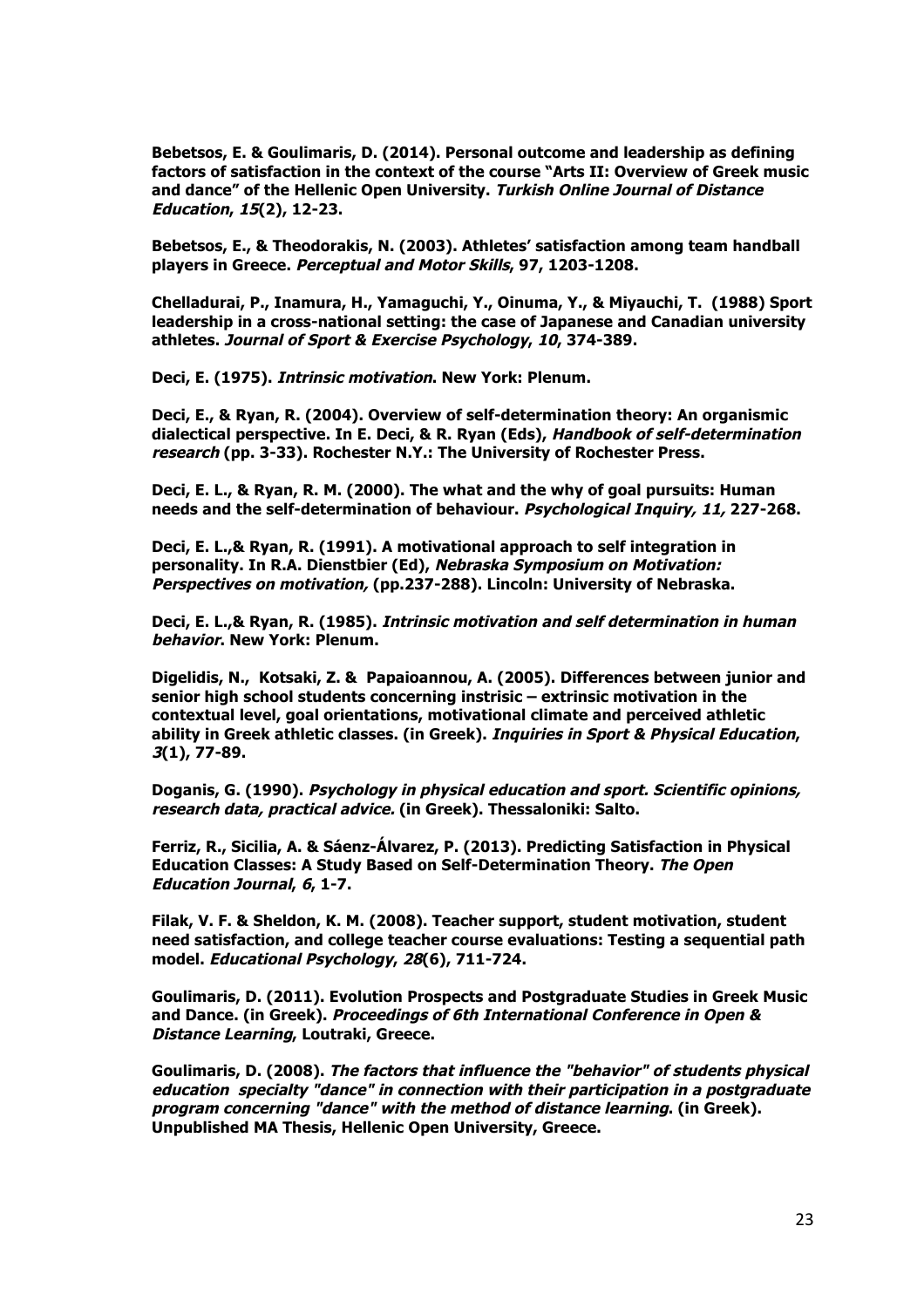**Granny, C., Smith, P., & Stone, E. (1992). Job satisfaction: advances in research and application. Lexington, MA: Lexington Books.**

**Guay, F., Vallerand, R. J., & Blanchard, C. (2000). On the assessment of state intrinsic and extrinsic motivation: The situational motivation scale (SIMS). Motivation and Emotion, 24, 175-213.**

**Hagger, M. S., Chatzisarantis, N. L., Culverhouse, T., & Biddle, S. J. H. (2003). The process by which perceived autonomy support in physical education promotes leisure-time physical activity intentions and behavior. Journal of Educational Psychology, 95, 784-795.**

**Harrison, J. M., Blakemore, C. L., Buck, M. M., & Pellett, T. L. (1996). Instructional Strategies for Secondary School Physical Education (4th ed.). Dubuque, IA: Brown & Benchmark.**

**Hassan, N., Malik, S. A., & Khan, M. M. (2013). Measuring relationship between students' satisfaction and motivation in secondary schools of Pakistan. Middle East Journal of Scientific Research, 18(9), 1231-1239.**

**Hill, F. M. (1995). Managing service quality in higher education: The role of students as primary consumer. Quality Assurance in Education, 3(3), 10-21.**

**Hoy, W. K., & Miskel, C. G. (1982). Educational administration: Theory, research, and practice, 2nd edition. New York: Random House.**

**Iliadou, Ch., & Anastasiadis, P. (2010). Communication between tutors and students in D. E.: A case study of the Hellenic Open University. (in Greek). Open Education – The Journal for Open and Distance Education and Educational Technology, 6(1 & 2), 29-45.**

**IWA (2007). International Standard, Quality management systems. Guidelines for the application of ISO 9001:2000 in education. Retrieved …date… from http://www.iso.org/iso/catalogue\_detail.htm?csnumber=45805**

**Karadag, E., Acikgoz, A., Alparslan, G.B. , Unsal, A., Kosgeroglu, N. Kaya, Y., Guven, B. & Yilmaz, A (2012) Association between students' satisfaction and motivation in nursery and midwifery education. HealthMED, 6(12), 4210-4216.**

**Kolovelonis, A., & Dimitriou, E. (2007). The relation of students' motives with the pressure/tension, effort, satisfaction and boredom in school physical education. Proceedings of 3rd Forum for Physical Education, Thessaloniki: Christodoulidis.**

**Kotler, P. (2004). Marketing management. London: Prentice Hill.**

**Kotler, P. (1991). Marketing management. Englewood Cliffs, N.J.: Prentice Hall.**

**Koutsouba, M. & Giossos, Y. (2006). A model for motor learning in distance polymorphic education: the case of performance arts and dance. Open Education-The Journal for open and Distance Education and Educational Technology, 4, 33-44**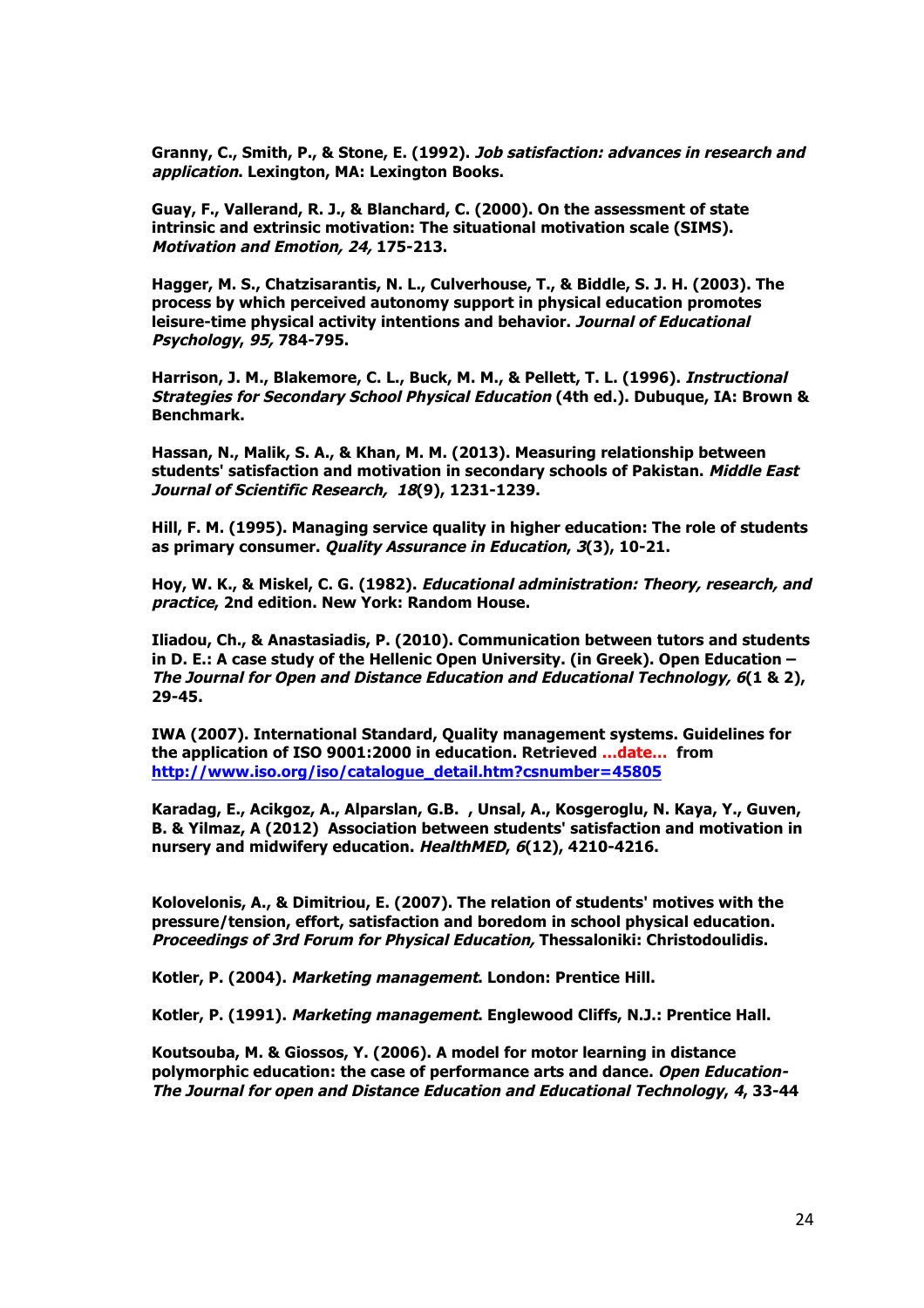**Kwek, C. L., Lau, T. C., & Tan, T. C. (2010). The 'Inside-out' and 'Outside-in' approaches on students' perceived service quality: An empirical evaluation. Management Science and Engineering, 4(2), 01-26.**

**Laios, A., Theodorakis, N. & Gargalianos, D. (2003a). The importance of internal and external motivation factors in physical education and sport. International Journal of Physical Education, XL(1), 21-26.**

**Laios, A., Theodorakis, N. & Gargalianos, D. (2003b). Leadership and power: two important factors for effective coaching. International Sports Journal, Winter, 150-154.**

**Letcher, D. W., & Neves, J. S. (2010). Determinant of undergraduate business student satisfaction. Research in Higher Education Journal, Retrieved on …date… from http://www.aabri.com/manuscripts/09391.pdf**

**Mannell, R. (1999). Leisure experience and satisfaction. In E. Jackson & T. L. Burton (Eds.). Leisure Studies: Prospects for the Twenty-first Century. (pp. 235-248). Pennsylvania: Venture Publishing.**

**Masmanidis, Th., Gargalianos, D. & Kosta, G. (2009). Perceived constraints to students' participation in Greek universities' campus recreational sports programs. Recreational Sport Journal, 33, 150-166.**

**Melita, E., Goulimaris, D., & Stoupakis, A. (2005). Studies in "Art's History in Europe" of the Hellenic Open University and the Evaluation of Students. (in Greek). Proceedings of 3rd International Conference in Open & Distance Learning, Patra, Greece.**

**Millan, A. & Esteban, A. (2004). Development of a multiple-item scale for measuring customer satisfaction in travel agencies services. Tourism Management, 25, 533-546.** 

**Mizios, D., Diggelidis,N., Goudas, M. & Papaioannou, A. (2009). Τhe effects οf reciprocal and self–check teaching styles in intrinsic–extrinsic motivation and lesson satisfaction in physical education. (in Greek). Inquiries in Sport & Physical Education, 7(3), 254-264.**

**Myers, S. A. & Goodboy, A. K. (2014) College Student Learning, Motivation, and Satisfaction as a Function of Effective Instructor Communication Behaviors. Southern Communication Journal, 79(1), 14-26**

**Nazarudin, M., Fauzee, O., Jamalis, M., Geok, K. & Anuar, D. (2009) Coaching leadership styles and athlete satisfactions among Malaysian University Basketball Team. Research Journal of International Studies, 9(1), 4-11.**

**Nikolaou, A. & Koutsouba, M. (2012). Incorporating 4MAT Model in distance instructional material. An innovative designing. European Journal of Open, Distance & E-learning-EURODL, I, 1-10**

**Ntoumanis, N. (2005). A prospective study of participation in optional school physical education using a self determination theory frame work. Journal of Educational Psychology, 3, 444-453.**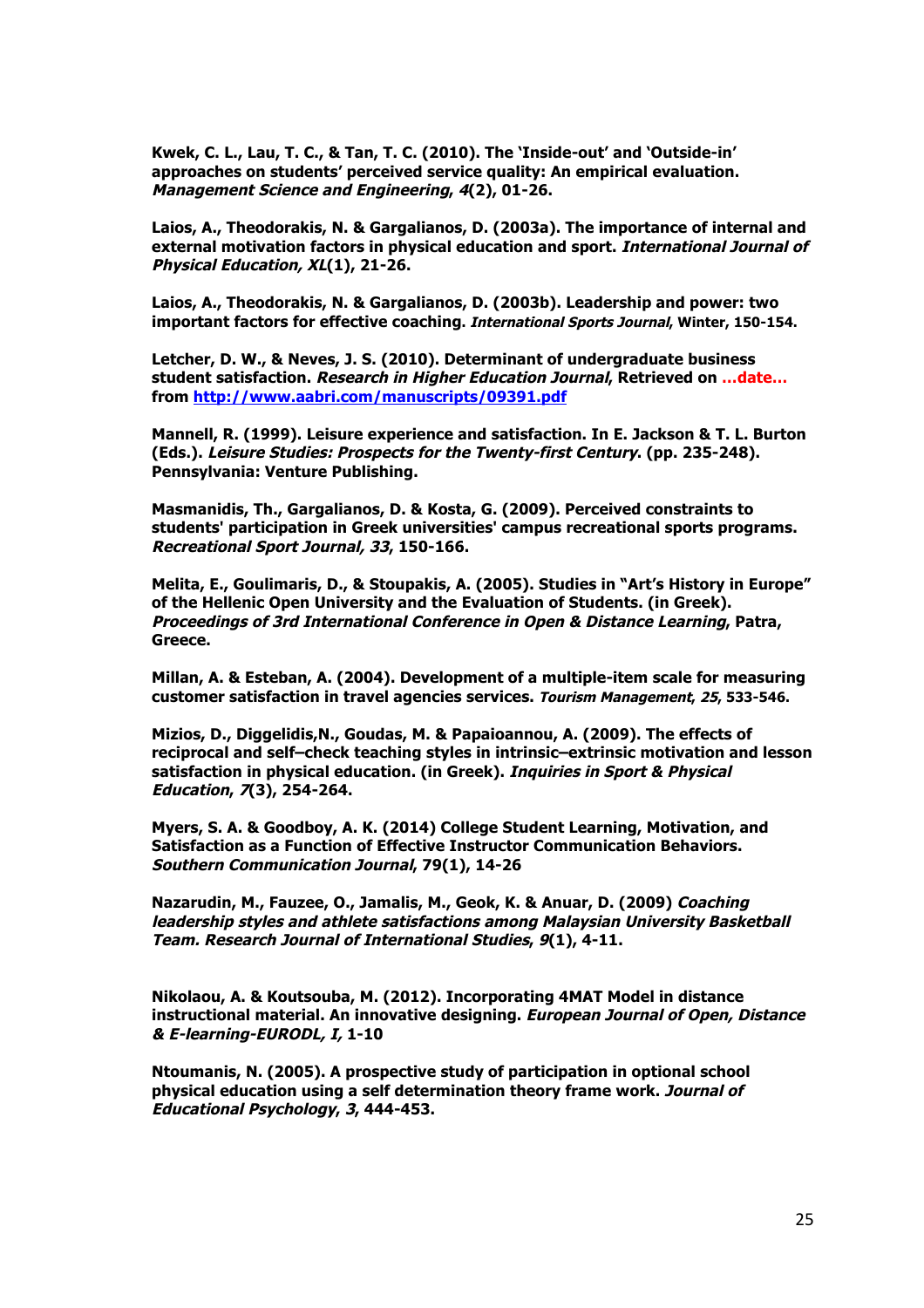**Ntoumanis, N. (2002). Motivational clusters in a sample of british physical education classes. Psychology of Sport and Exercise, 3, 177-194.**

**Ntoumanis, N. (2001). A self-determination approach to the understanding of motivation in physical education. British Journal of Educational Psychology, 71, 225- 242.**

**Oliver, R. (1980). A cognitive model of the antecedents and consequences of satisfaction decisions. Journal of Marketing Research, 17, 460-469.**

**Pan, Y., H. (2013). Relationships among teachers' self-efficacy and students' motivation, atmosphere, and satisfaction in physical education. Journal of Teaching in Physical Education, 33 (1), 68-92.**

**Papaioannou, A., Milosis, D., Kosmidou, E., & Tsigilis, N. (2007). Motivational climate and achievement goals at the situational level of generality. Journal of Applied Sport Psychology, 19, 38-66.**

**Papaioannou, A., Milosis, D., Kosmidou, E., & Tsigilis, N. (2002). Multidimensional structure of goal orientations: The importance of adopting a personal development goal in physical education. Psychology, 9(4), 494-513.**

**Papaioannou S., Theodorakis, Y., & Goudas, M. (2003). Toward a better physical education. (in Greek). Thessaloniki: Christodoulidi Edition.** 

**Pizan, A. & Ellis, T. (1999). Customer satisfaction and its measurement in hospitality enterprises. International Journal of Contemporary Hospitality Management, 11(7), 326-339.**

**Pilus, A. H., & Saadan, R. (2009). Coaching leadership styles and athlete satisfaction among hockey team. Journal of Human Capital Development, 2, 77- 87.**

**Riemer, H. A., & Toon, K. (2001). Leadership and satisfaction in tennis: Examination of congruence, gender, and ability. Research Quarterly for Exercise and Sport, 72(3), 243-256.**

**Robbins, St. P. (1998). Organisational Behaviour: Concepts, Controversies and Applications. NJ: Prentice Hall.** 

**Ryan,R.M., (1982).Control and information in the intrapersonal sphere: An extension of cognitive evaluation theory. Journal of Personality and Social Psychology, 13, 450-460.**

**Sakthivel, P. B., Rajendran, G., & Raju, R. (2005). TQM. Implementation and Students Satisfaction of Academic Performance. The TQM Magazine, 17 (6), 573- 589.**

**Standage, M., Duda, J. L, & Ntoumanis, N. (2005). A test of self-determination theory in school physical education. British Journal of Educational Psychology, 75, 411-433.**

**Soini, M., Liukkonen, J., Watt, A., Yli-Piipari, S., & Jaakkola, T. (2014). Factorial Validity and Internal Consistency of the Motivational Climate in Physical Education Scale. Journal of Sport Science and Medicine, 13(1), 137-144.**